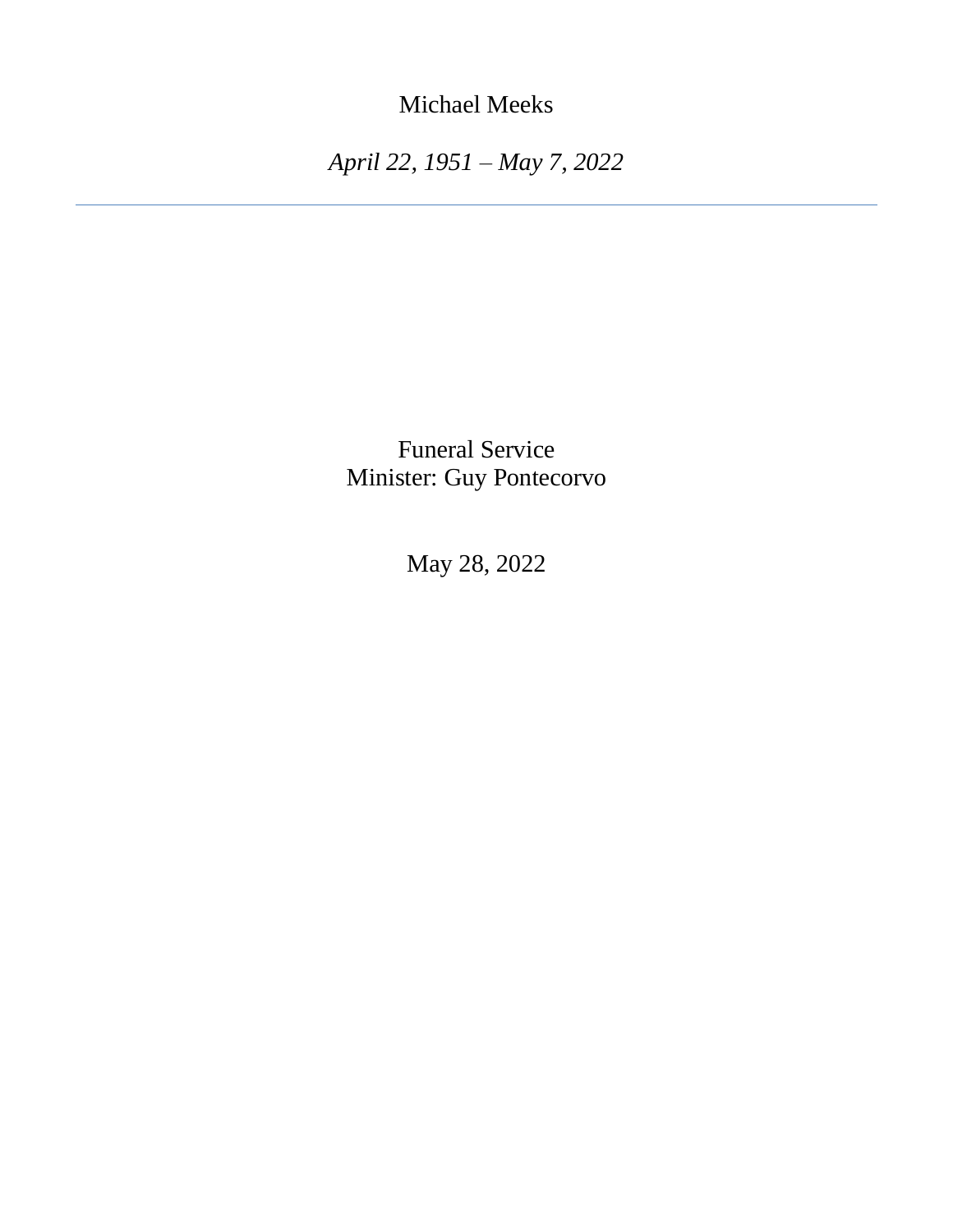### **Minister's Introduction:**

Welcome friends. And a warm welcome to Michael's sister Angela and his nephews Christopher and Stewart and their children, as well as his friend John Young, who are watching with us from England.

We have come together today to honor the life of our beloved friend, Michael Meeks. We are here to hold Michael in our hearts for this brief period, and then release him, together transforming our sorrow into presence.

At the death of a friend, we can see their play as a whole. And we can see it as we cannot yet fully see our own—as a perfect, complete, and realized destiny. Now we more clearly understand the payment and contribution that Michael made, and we are grateful for his steadfast cheerfulness, his enduring contribution to the musical life of Apollo, and the clarity and directness of his understanding.

In response to a question about his inner work, Michael recently said, "My personal aims are ongoing: To be open and receptive, and to keep things simple in my daily life. As the teacher says, 'The big opportunity lies in the small opportunities."

Now let us stand and remember Michael in silent presence.

# *(Silence)*

Thank you.

The physical body is designed to produce presence and being, and then to be laid aside. Walt Whitman said, "The best of me then, when no longer visible, for toward that I have been incessantly striving." Michael takes with him the presence that he has gained in this lifetime, and his connection with Influence C. Our teacher has said, "That is all we can take with us, but it is more than enough."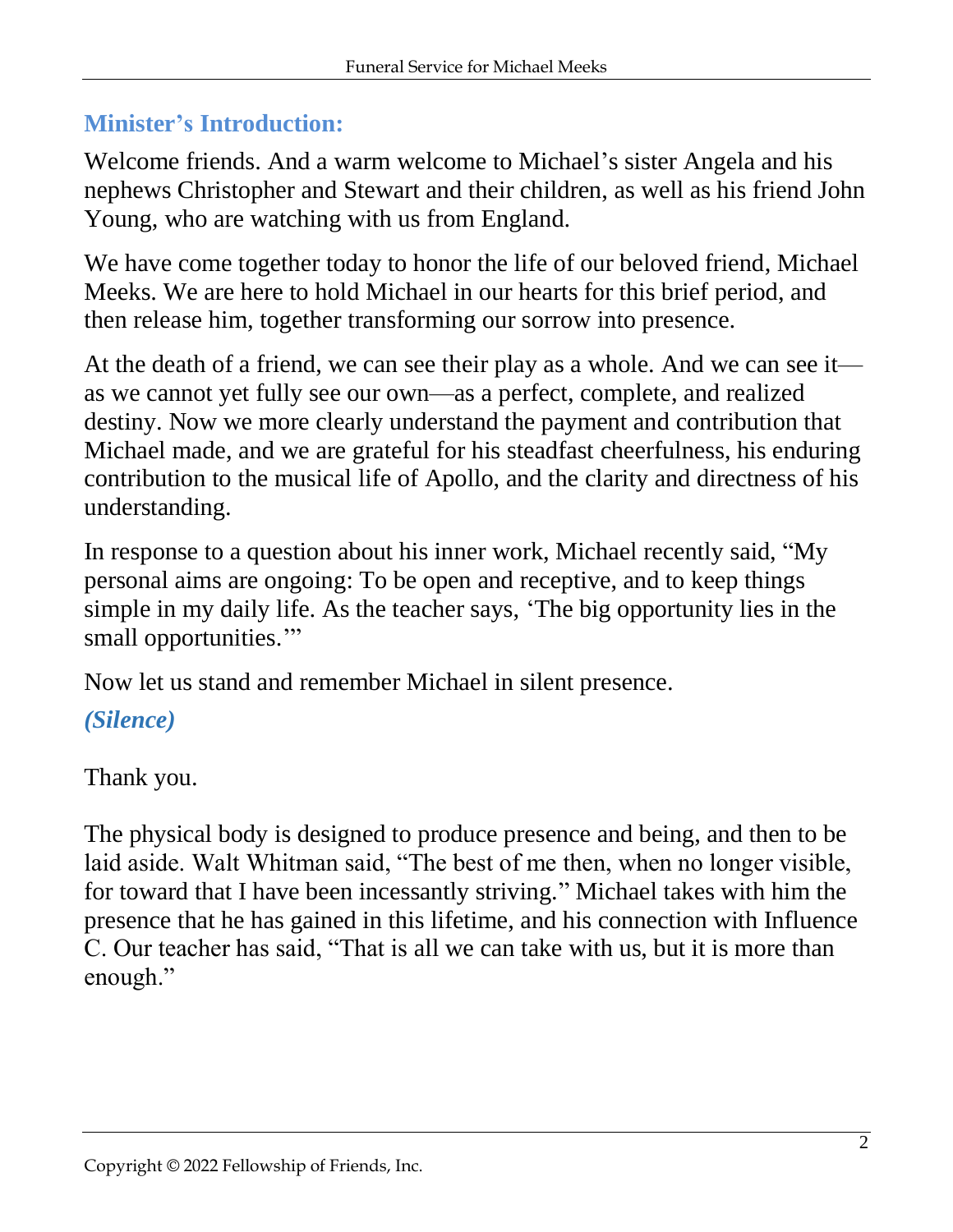#### **[Reading:** Edward Thomas, "The Trumpet"] (Reader: Geoffrey Rowland)

Rise up, rise up, And, as the trumpet blowing Chases the dreams of men, As the dawn glowing The stars that left unlit The land and water, Rise up and scatter The dew that covers The print of last night's lovers— Scatter it, scatter it!

While you are listening To the clear horn, Forget, men, everything On this earth newborn, Except that it is lovelier Than any mysteries. Open your eyes to the air That has washed the eyes of the stars Through all the dewy night: Up with the light, To the old wars; Arise, arise.

**[**Music: J.S. Bach, "Wir setzen uns," from St. Matthew's Passion**]** (Musicians: Adam Zarookian, French horn; Paul da Silva, trombone; Justin McKay, piano)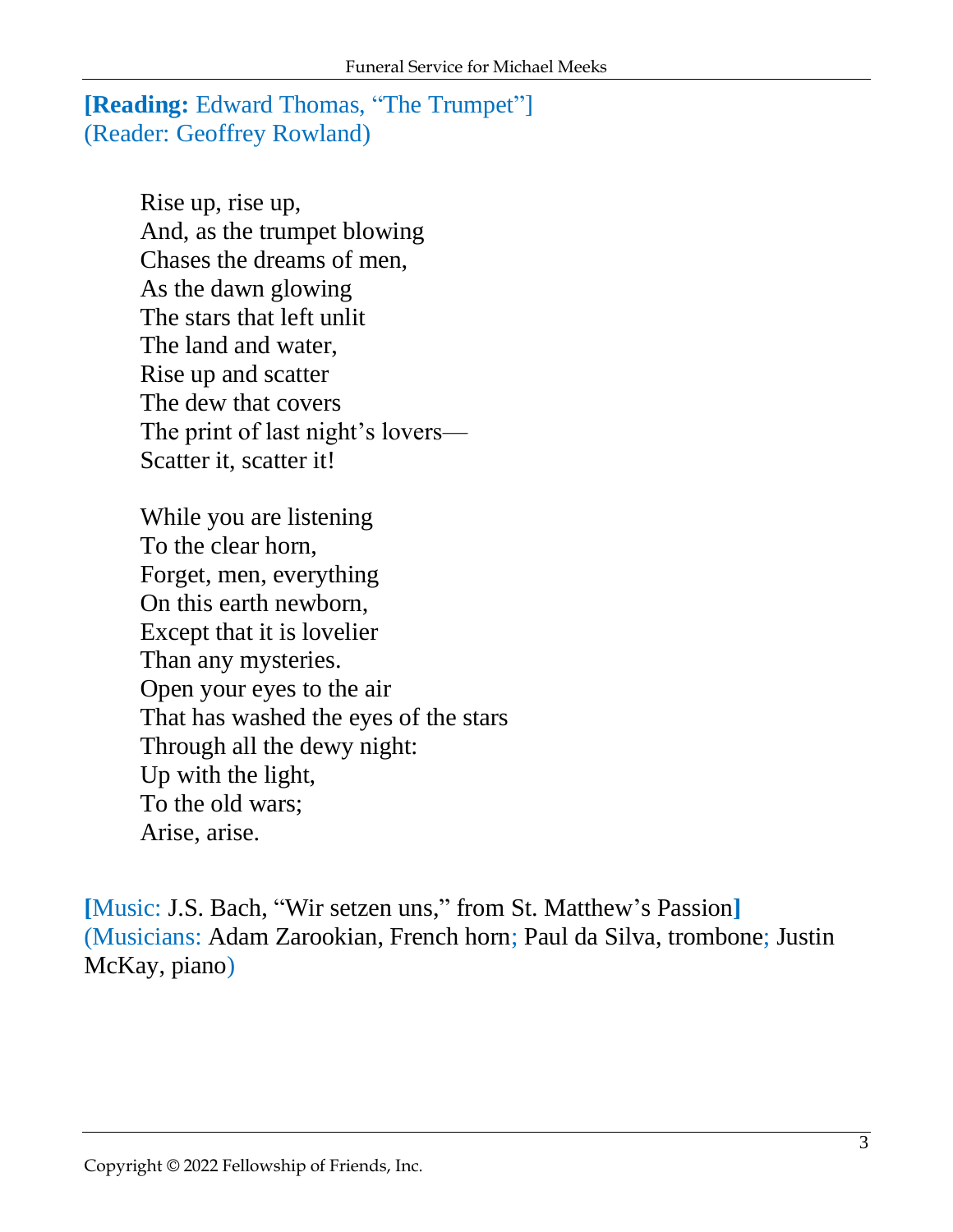# **[Eulogy:** Stephen Rice**]**

Michael Ray Meeks was born in 1951 in Amersham near London. He passed away May 7, 2022 at Apollo due to a bicycle accident. Michael is survived by his sister, Angela Park, and his two nephews, Stewart Park, and Christopher Park, and their children—all living in England.

His sister Angela said about their childhood together: "Michael was the sweetest brother I could ever have wished for. Five years his senior, I watched him grow up, and was always protective, just as an elder sister would. I'd take him out for walks around our orchard, keeping a loving and watchful eye on him, seeing him develop into a naturally inquisitive boy with a love of the outdoors, animals and an active lifestyle. We both developed a keen interest in equestrianism during our youth and each owned a horse. Mine was called Maisie and Michael's was Betsy. We spent many happy times riding together and were active members of our local pony club, taking part in numerous dressage events."

Michael started playing the trumpet when he was 13 because, as he said, "one of my chums played." In 1966 he was accepted into the Queen's Household Cavalry, allowing him to combine his love of horses with his love of the trumpet. Michael graduated from the Royal College of Music in 1972, and subsequently became principal trumpet with the BBC Northern Ireland Orchestra. In 1983 he joined the City of London Sinfonia as principal trumpet, playing with them till 1995. During that time he also played with the London Symphony, the Philharmonia, the Royal Philharmonic, the Academy of St. Martin-in-the-Fields, among many others, including worldwide tours and festivals.

Michael played the trumpet exceedingly well. Whether it was the crystalline precision of Bach, the contemplative "Quiet City" of Copland, or the majestic grandeur of Dvorak's "New World Symphony," he had the perfect sound for the music. When Michael moved to California and asked Sir Neville Marriner for a letter of recommendation, Marriner wrote: "Michael Meeks has been a much valued player with the Academy of St. Martin-in-the-Fields for some years, and I can comfortably recommend both his performance and his personality to any musical organisation of high quality." Michael's close friend and fellow musician John Young said, "When he crossed the water, our music world lost a marvelous player, great musician and all-around fabulous person."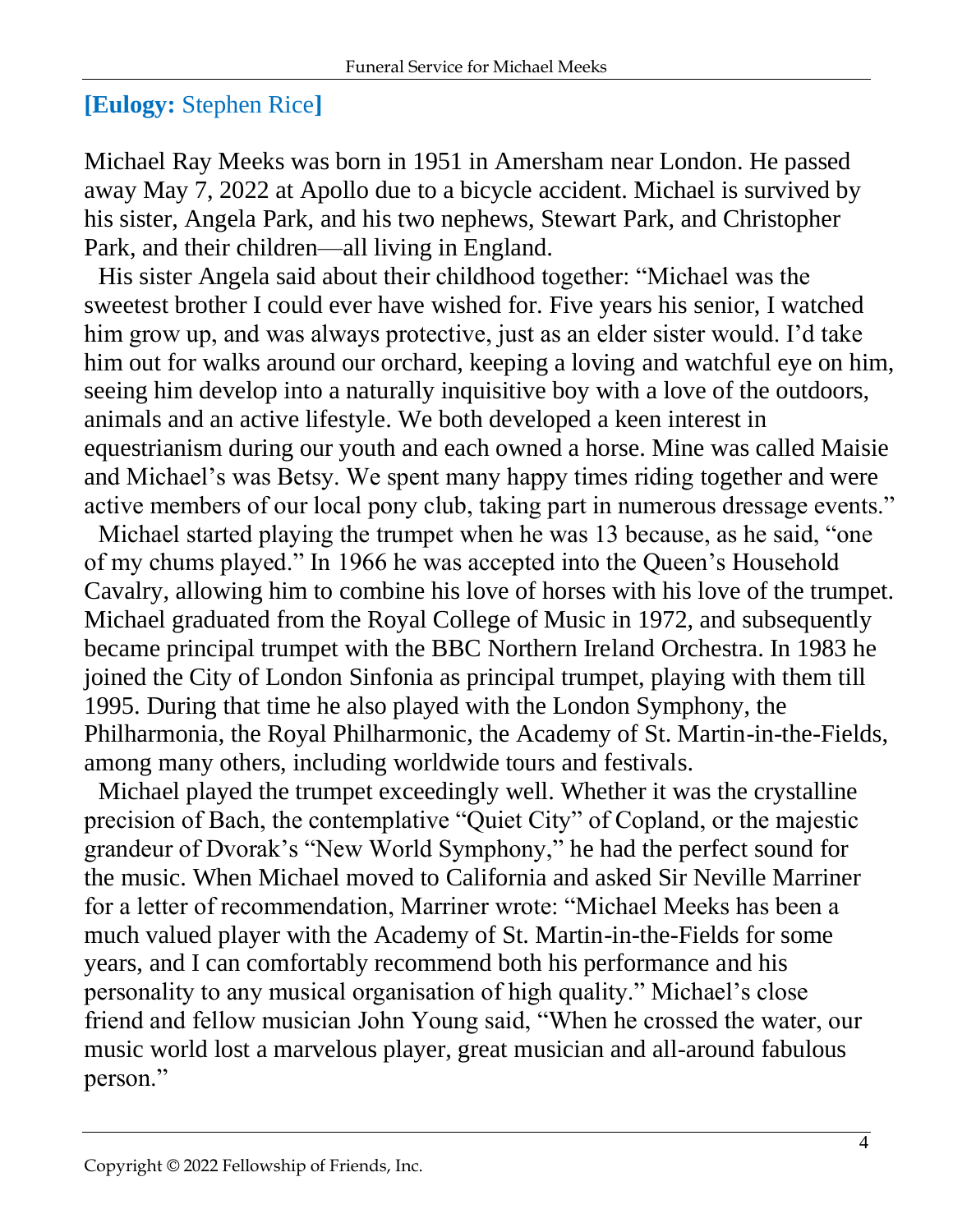Michael joined the Fellowship of Friends in 1992 in London. He described his first reading of Ouspensky's books as "life-changing," and said, "This in itself was an awakening: The beginning of the rest of my life." He visited Apollo several times, then moved to Oregon House in 1995. John Young remembers: "In the period before he made the big decision to pack his bags for the USA, it was fairly obvious that he was going through a transition. I sensed that he had moved on to a more serious level, and the name "Twinkle" seemed less appropriate. I gently moved over to calling him Mike, and although he never said as much, I think he preferred it. He never really explained his reasons for moving, or elaborated on his lifestyle in the Fellowship, but over the 28 years that he lived in California, I felt that he had found an inner happiness and contentment. He never lost that charm and frivolous sense of humour, but evolved into a more thoughtful being."

Once at Apollo, Michael worked at the Winery, and tolds the story of walking through the vineyard after lunch and opening a card from his parents that was made by a company called Renaissance. He said, "It stopped me in my tracks with the state it produced: I looked around to see where C Influence were. These shocks are always occurring and being there for them is such a gift."

He had much to contribute to music here, bringing professionalism and musicality to the Apollo Orchestra. Since performing in an orchestra was a new experience for many of the players, Michael's role was often to lead by example, yet he also gave direct instruction about the way things should be done as professional musicians. He contributed substantially to Susan Willoughby's Bach Society, founded for the musical education of local youth. Many students of the Lewis Carroll School at that time have fond memories of him playing for them and demonstrating the trumpet.

Orchestra directors in Northern California eagerly took advantage of Michael's skill and experience. He became principal trumpet with the Sacramento Philharmonic, the Sacramento Opera, and the Sacramento Choral Society, and also played with many other local ensembles.

Linda Preo and Michael married in the late '90s. Although their marriage lasted but a few years, he and Linda remained close friends. Linda said: "Michael was a very happy person, and knew how to enjoy life to the fullest."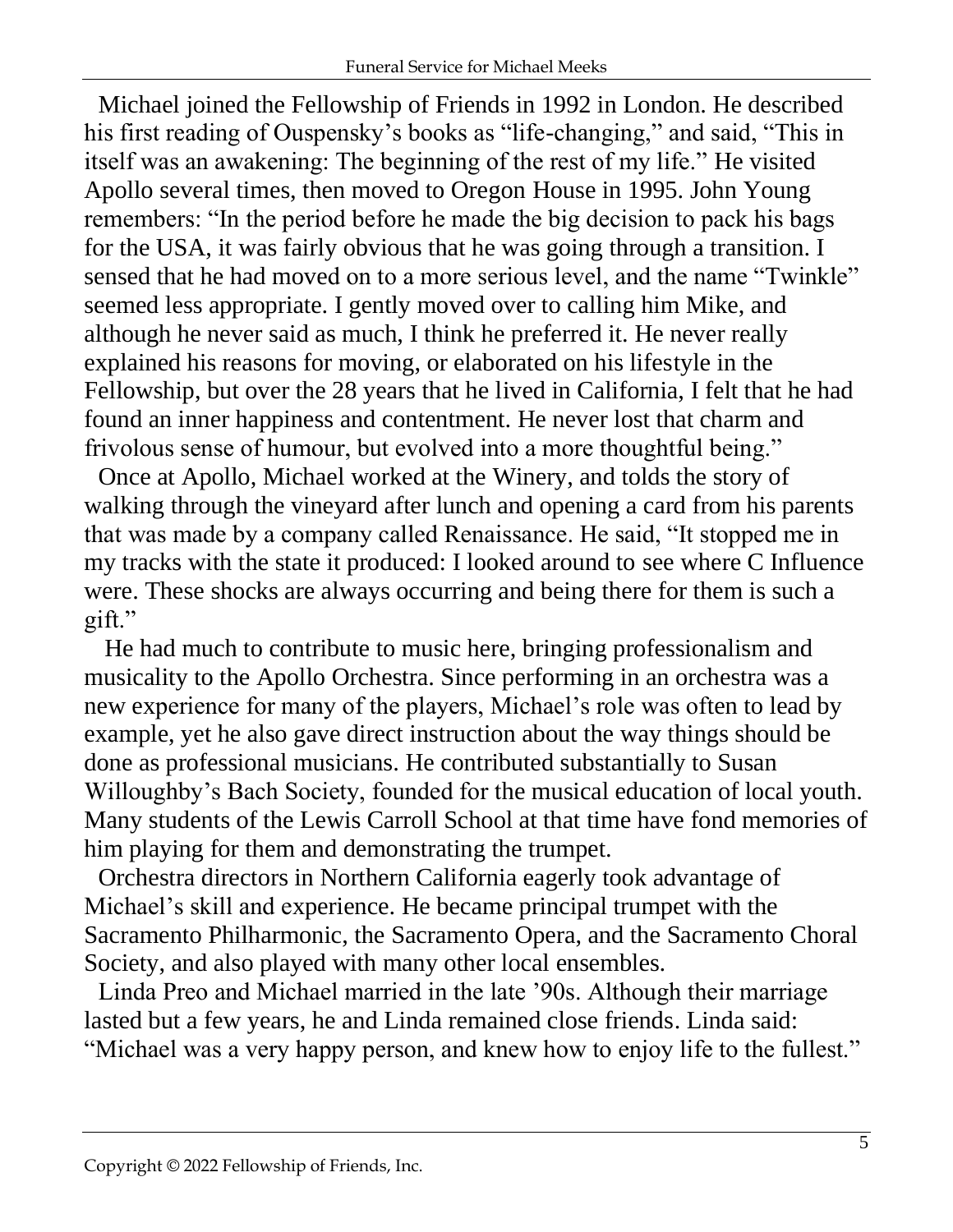Michael's friends loved him dearly, often describing him as "sunny" and "cheerful." He was consistently positive. We all have to work hard to avoid expressing negative emotions, but Michael made it look easy. Always happy to see his friends, he had a joyful twinkle in his eyes. John Young said, regarding Michael's time in the Household Cavalry—"He was the shortest trooper in the regiment. But because he was the best trumpeter, he was a little star. The nickname 'Twink' came from 'Twinkle, twinkle, little star.'"

Michael had wide-ranging interests. He grew much of his own food at his home in Dobbins. Plums, apples, oranges, figs, tomatoes, squash, beans and so much more came from his nurturing hands. He didn't stop with the harvest, though. Pickling and fermenting were great hobbies for him. Arthur Craigmill said Michael created so many interesting tidbits in the kitchen that he was a "chemist in disguise." He would have friends over for dinner frequently and always included his latest fermented concoction, fresh vegetables from his garden, and desserts that included frozen fruit from his orchard. He would take oranges and pulp the whole of them, including the rind, to make a sort of frozen dessert he called "orange cake," which, layered with other flavors, became surprisingly delicious.

He would mix up his dinner guests, having one set of friends over along with another. Stimulating conversation and warm fellowship came from this. After dinner, we would sometimes pick recordings to listen to, and we'd enjoy and comment on the pieces and particular performances.

Michael was the consummate good householder. His house and gardens, his orchard, his vegetables, even his pet cats were taken care of and in good order. I was quite impressed with the organization of his tools. Once when he opened his garage door, I saw a large backboard on which every sort of tool was hanging in perfect order.

His enjoyment of outdoor activities in California led him to take up skiing, and he would go with Grant and Marie Ramey and Marlyss Berkan up in the mountains to ski. Marie says that at the last part of every run, he would go as fast as he could go!

A few thoughts from Michael's friends:

Charles Rodkoff wrote: "Michael's friendship was evergreen, generous, and profound."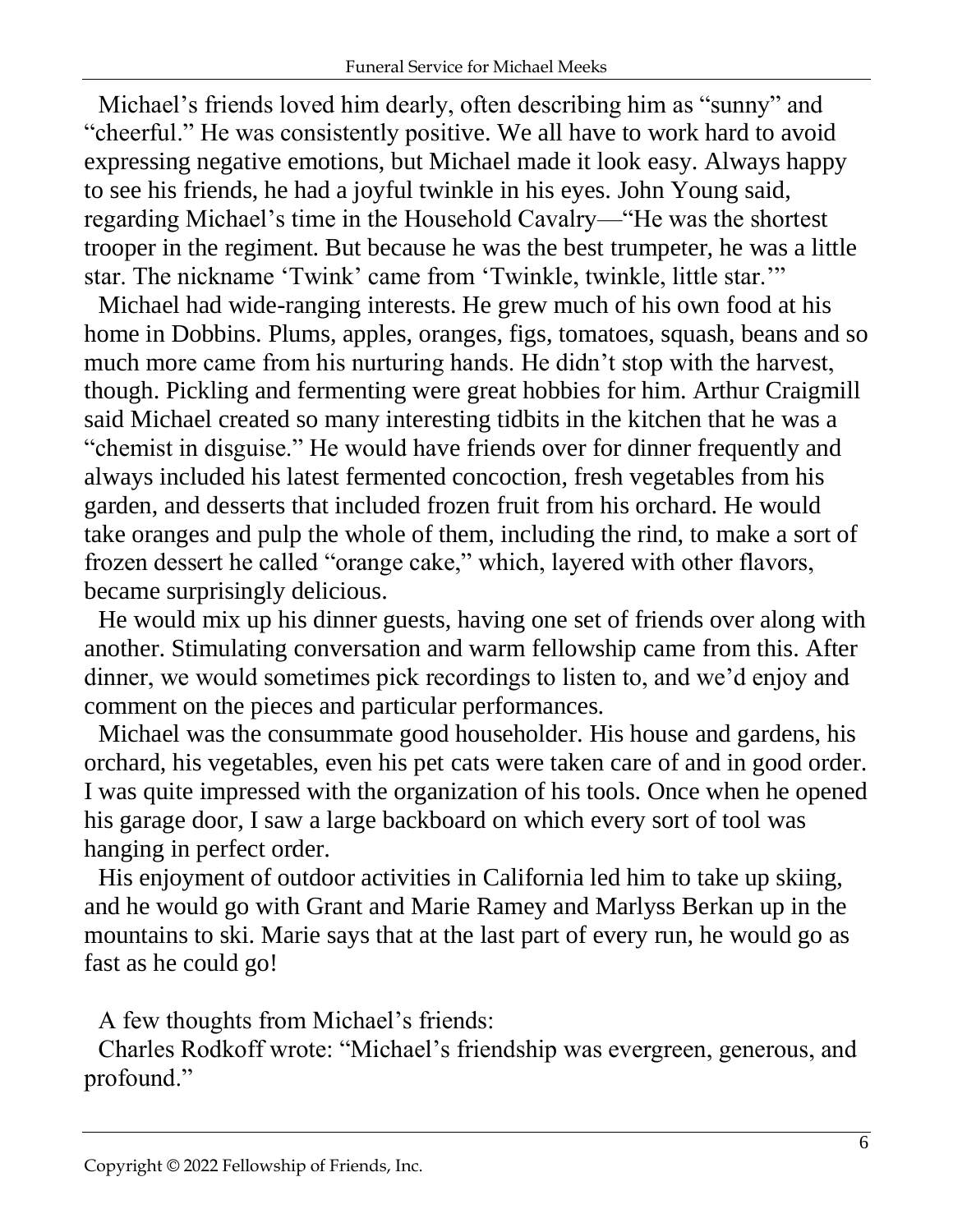From Bonnie Lohmann: "When he barbequed food he would call it his 'burnt offering.' It wasn't about the food, though—it was a way to get together with friends."

Gernot and Guinevere thanked him after a dinner party: "It is always such a special experience to come to your home and taste your latest experiments and combinations. Besides, it's always nice to just be with you and share whatever the moment brings."

Marlyss Berkan wrote: "I trusted him with personal conversation, and he listened carefully and responded sincerely. He was fun, funny, gentle, caring and intelligent."

Michael was straightforward and unpretentious in his approach to his personal work. A few months ago, he wrote: "I still feel like a novice in my work, but there is this invisible little man on my shoulder trying to keep me on my game. When I wake up from imagination, it brings with it gratefulness, humility, and acceptance."

He loved his teacher and the school. You could see it in his actions and the choices he made. He wrote, "Robert's events are always amazing, not least because of his unwavering teaching and inspiration. Before the meetings begin, there is that silent moment of collective presence with other students, and then Robert enters the room. This in itself is quite magical."

When summing up his inner experience of life in the school, he ended by saying, "Be here, now. What else is there?"

Michael Meeks showed us by example what it means to be an excellent musician, a true friend, and a real student.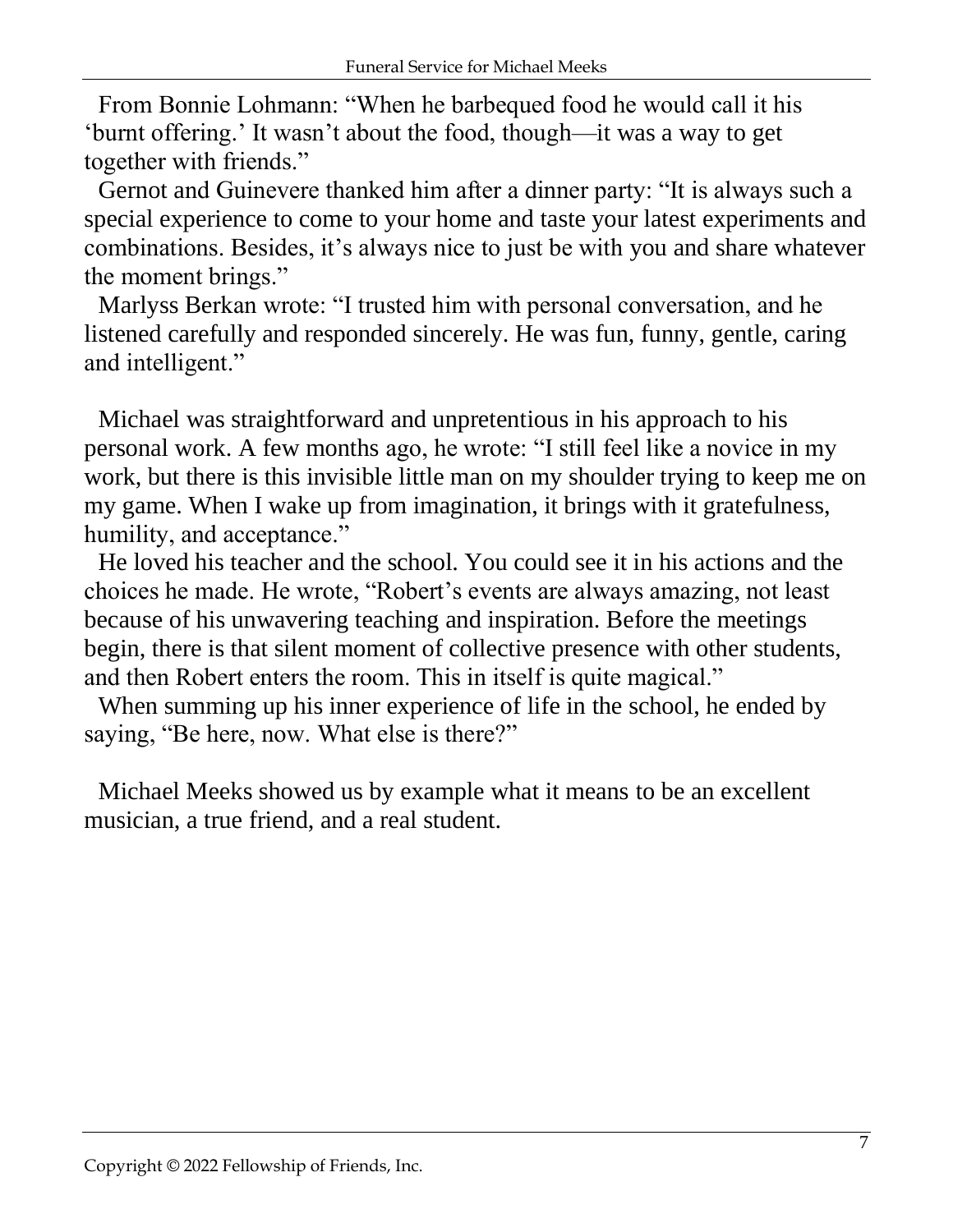**[Music:** J.S. Bach, "Wachet Auf," from Cantata 140] (Musicians: Adam Zarookian, French horn; Noah Horstock, violin; Bruce Helft, bass; Justin Mckay, piano)

# **[Reading:** Kabir, **"**Are You Looking for Me?"**]** (Reader: JoAnna Mortensen)

Are you looking for me? I am in the next seat. My shoulder is against yours.

You will not find me in the stupas, not in Indian shrine

rooms, nor in synagogues, nor in cathedrals:

not in masses, nor kirtans, not in legs winding around your own neck, nor in eating nothing but vegetables.

When you really look for me, you will see me instantly —

you will find me in the tiniest house of time.

Kabir says: Student, tell me, what is God?

He is the breath inside the breath.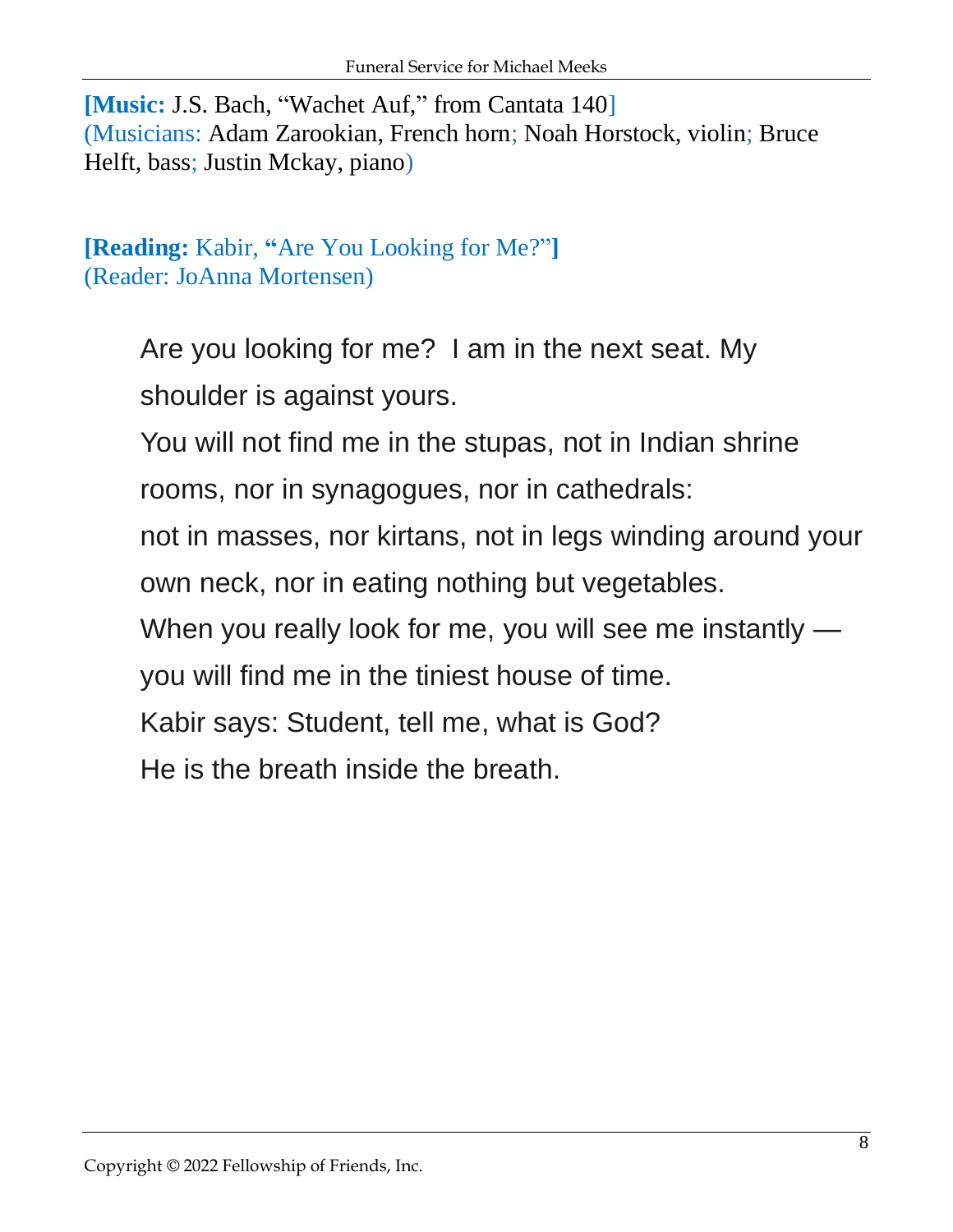# **Minister's Conclusion:**

The death of a friend reminds us that we each inhabit a fragile and temporary vessel, from which presence emerges and connects us.

May Michael's wholehearted enjoyment of his life help us to treasure the fleeting moments of our own lives; May the valuation which led him to gladly exchange a flourishing international career for his life at Apollo increase our own valuation for the gift we have been given; and

May we be heartened by remembering the cheerfulness and love he brought to his pursuit of presence, and to his school, his teacher, his family, and his friends.

Dearest Michael, we thank thee.

#### **Minister:**

The task of this lifetime has been fulfilled. The role of Michael is complete. The shell of the body falls away, and the soul that inhabited that body is released to continue its divine journey.

Candle Ceremony

Minister signals urn bearer (Arthur Craigmill).

**Minister:** Please stand.

Funeral party leaves.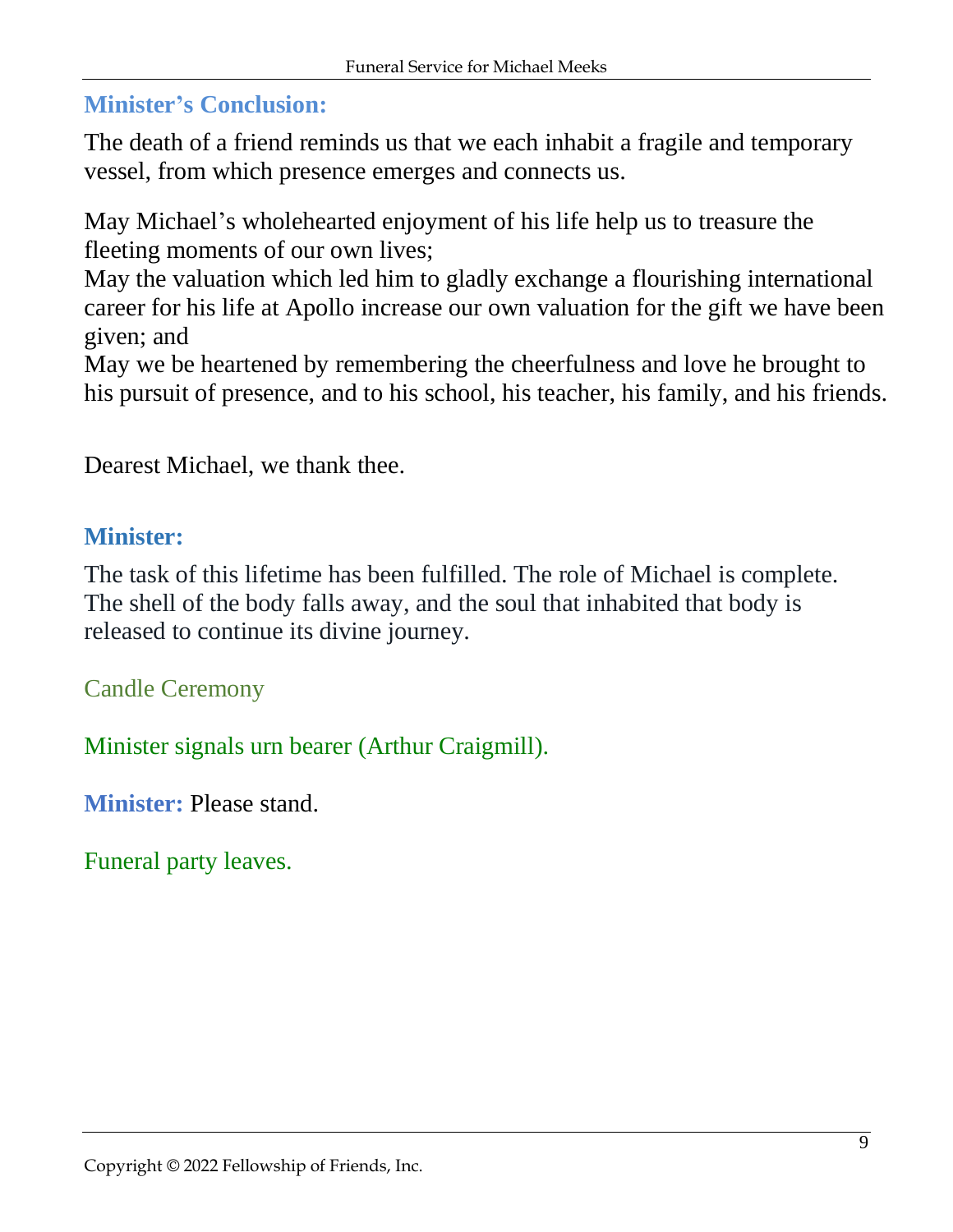### **At the Cemetery**

# **[Music:** Bagpipe recording, played by Michael's nephew Chris**]**

#### **Announcement (Curtis):**

The musical tribute you have heard is a recording of bagpipe music played by Michael's nephew, Chris Park.

After the interment, you are all invited to gather and raise a glass to Michael.

#### **Minister's Introduction:**

Dear friends, here in this sacred place, we gather to release Michael to his, and our, true home.

**[Reading:** From "The Mystic Trumpeter" by Walt Whitman] (Reader: Charles Rodkoff)

HARK! some wild trumpeter—some strange musician, Hovering unseen in air, vibrates capricious tunes to-night. I hear thee, trumpeter—listening, alert, I catch thy notes, Now pouring, whirling like a tempest round me, Now low, subdued—now in the distance lost.

Blow again, trumpeter! and for thy theme, Take now the enclosing theme of all—the solvent and the setting; Love, that is pulse of all—the sustenance and the pang; The heart of man and woman all for love; No other theme but love—knitting, enclosing, all-diffusing love. Love, that is all the earth to lovers—Love, that mocks time and space; Love, that is day and night—Love, that is sun and moon and stars; No other words or thought, but Love — No other music, but Love.